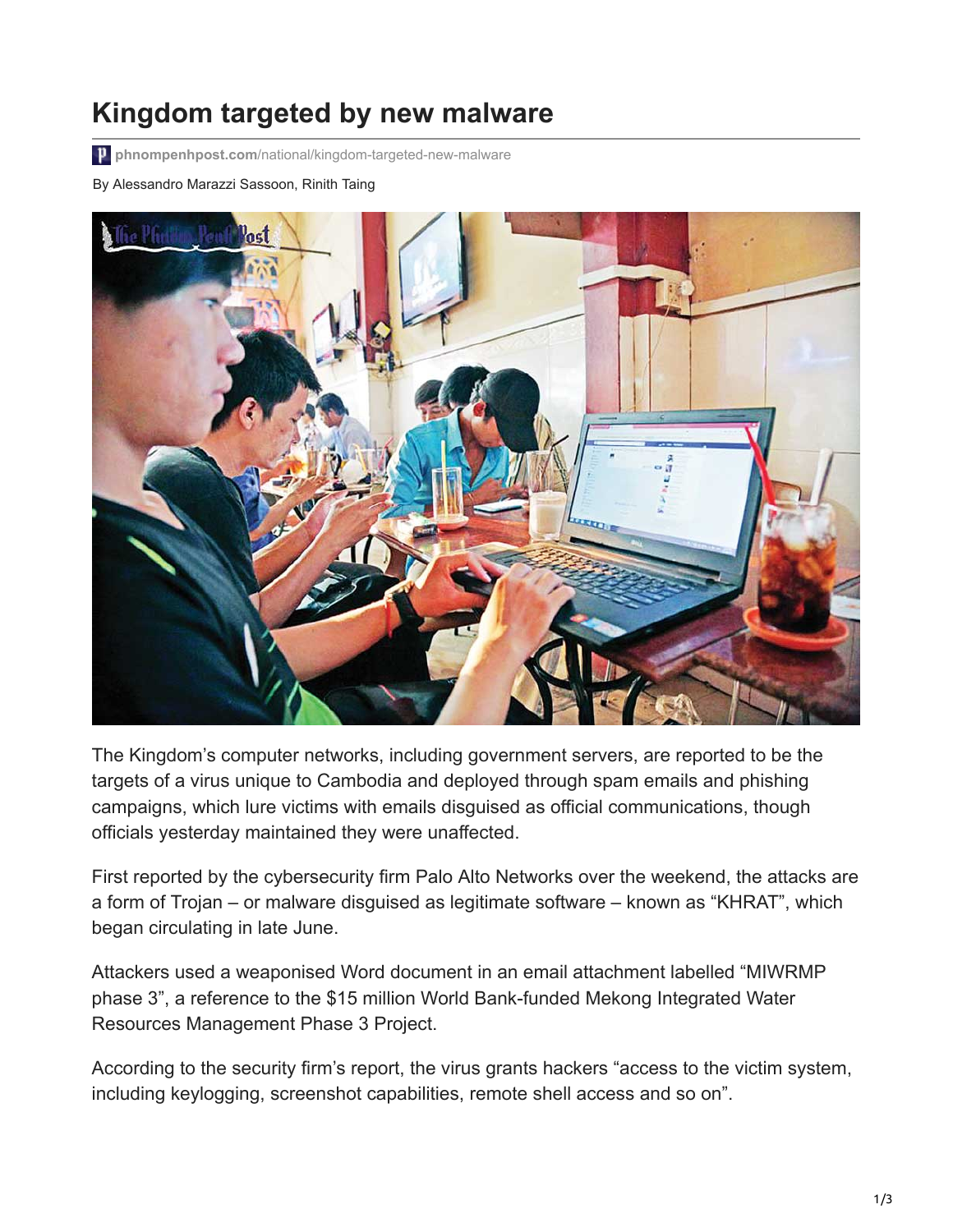"We believe this malware, the infrastructure being used, and the TTPs [tactics, techniques and procedures] highlight a more sophisticated threat actor group, which we will continue to monitor closely and report on as necessary," Palo Alto's report notes, adding that the attack compromised Cambodian government servers.

Chea Pov, head of the Interior Ministry's cybercrime unit, said while he was aware of the type of attack, he had received no indication government officials, websites or servers had been affected. "If this problem happens among our officials or institutions, they will submit the complaint to us, but now I have not seen any. If we receive any complaint, we will work out how to deal with it," he said.

According to the World Bank website, the Mekong water management project is designed "to establish the foundation for the effective management of water resources and fisheries in the project areas of northeast Cambodia".

The project also falls within the framework of the Mekong River Commission's (MRC) work on water management. Inquiries to the MRC and World Bank went unanswered yesterday.

Te Navuth, general secretary of the project's implementing partner, the Cambodia National Mekong Committee, said he was previously unaware of the cyber threat. "Now that I know about it, I will have to think first about how this issue should be dealt with," he said.

Cybersecurity expert Niklas Femerstrand in an email yesterday pointed out that while servers in several different countries appear to be the origin the attack, it has been linked to the DragonOK campaign.

"The DragonOK campaign has previously [in 2014] targeted organizations in Taiwan, Japan, Tibet and Russia, and political organizations in Cambodia since at least January, 2017," he wrote, adding that there are "strong indications" the campaign is "an operation funded by China".

"They're looking for any intelligence from anybody, and most probably this is linked to a wider Advanced Persistent Threat operation . . . of which right now we are only seeing the iceberg tip," he wrote, referring to a continuous covert hacking process used to target a specific entity.

Professor Carlyle Thayer, an Asian security expert at the University of New South Wales, noted Chinese state-sponsored hacking is not necessarily always targeted, but did recall that earlier this year "Chinese directed phishing attacks against Cambodian citizens was reported", and that some "seemed directed at opposition political parties".

"While some hacking is specific, other hacking efforts are designed just to gather information to expand files and data bases," he wrote.